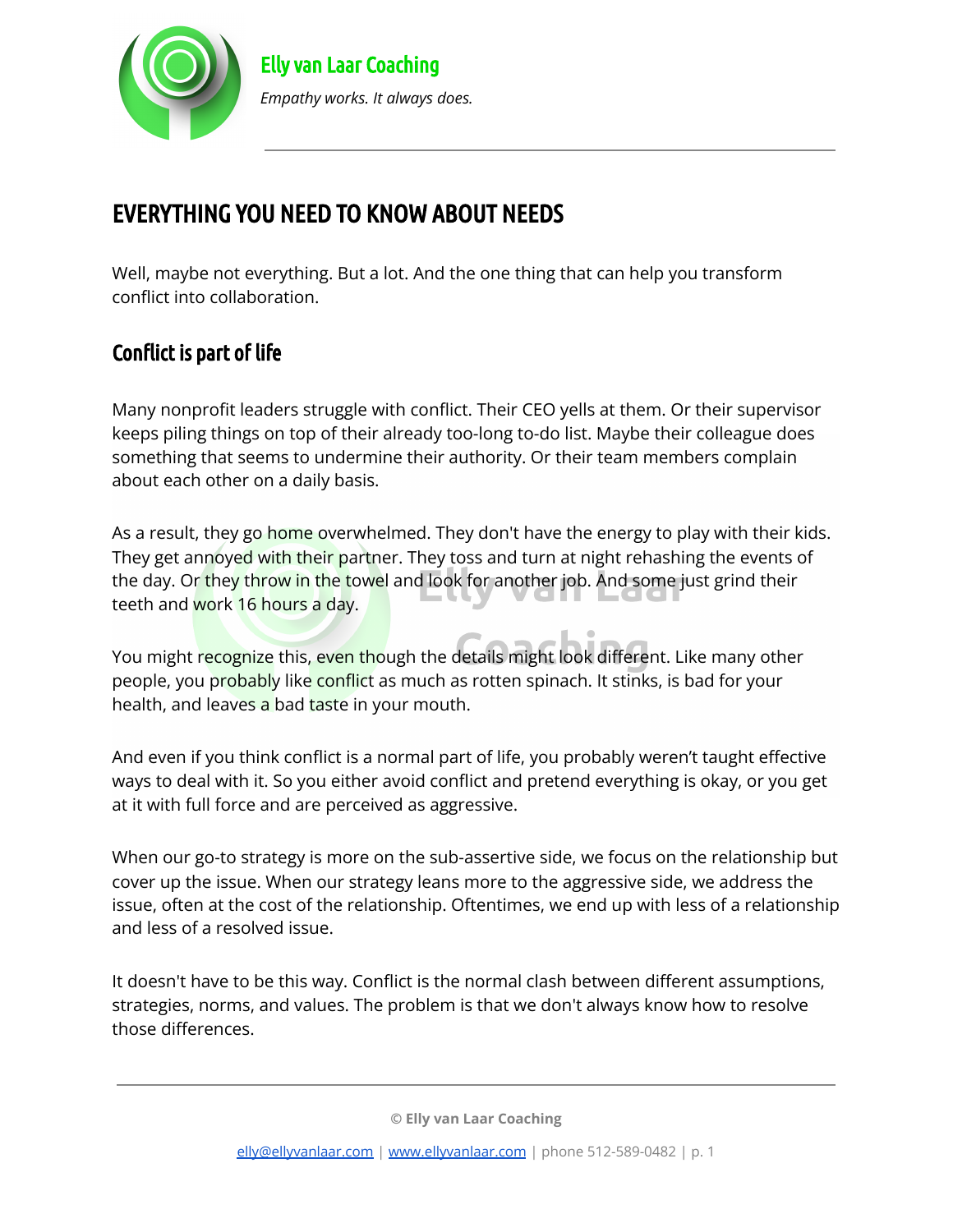If you know how to uncover the underlying needs, you can use conflict to increase understanding between each other. As a result, you can improve your collaboration, harmonize your relationships, and have more energy to contribute to your mission, your organization, and your clients.

You can use the insights of this paper to help with that and develop your conflict resolution skills. And skills are like muscles: you need to train them to get stronger.

# Everything you want to know about human, universal needs

Well, maybe not everything. But a lot.

The big thing is understanding that everything we think, say, and do is an attempt to meet a precious, universal, human need. Needs that we share throughout space and time.

People in China want respect, autonomy, and closeness just like people in Nigeria. 2000 Years ago the Romans wanted acceptance, understanding, and support, as do we. The Aztecs and the medieval Europeans all wanted emotional safety, meaning, and beauty.

**Marshall [Rosenberg](https://www.cnvc.org/about/marshall)**, the founder of Nonviolent Communication, listed 40 of them plus 7 headers. They are listed at the bottom of this paper. You can also use this **[link](https://ellyvanlaar.com/wp-content/uploads/2021/03/Human-Universal-Needs.pdf) to [download](https://ellyvanlaar.com/wp-content/uploads/2021/03/Human-Universal-Needs.pdf) and print them**.

Stick it on your fridge, your bathroom mirror, put it under your pillow, or in your wallet, and memorize those 47 words to familiarize yourself with the words that describe what makes life more wonderful.

These universal, human, precious needs are the basis of our shared humanity.

We know what it is like to want love, closeness, and play, we can have empathy for others. We can put ourselves in someone else's shoes without thinking they are ours and running away with them.

We also know what it's like when our needs are not met. This inspires compassion, the longing to relieve suffering by trying to contribute to those needs.

**© Elly van Laar Coaching, 2018-2022**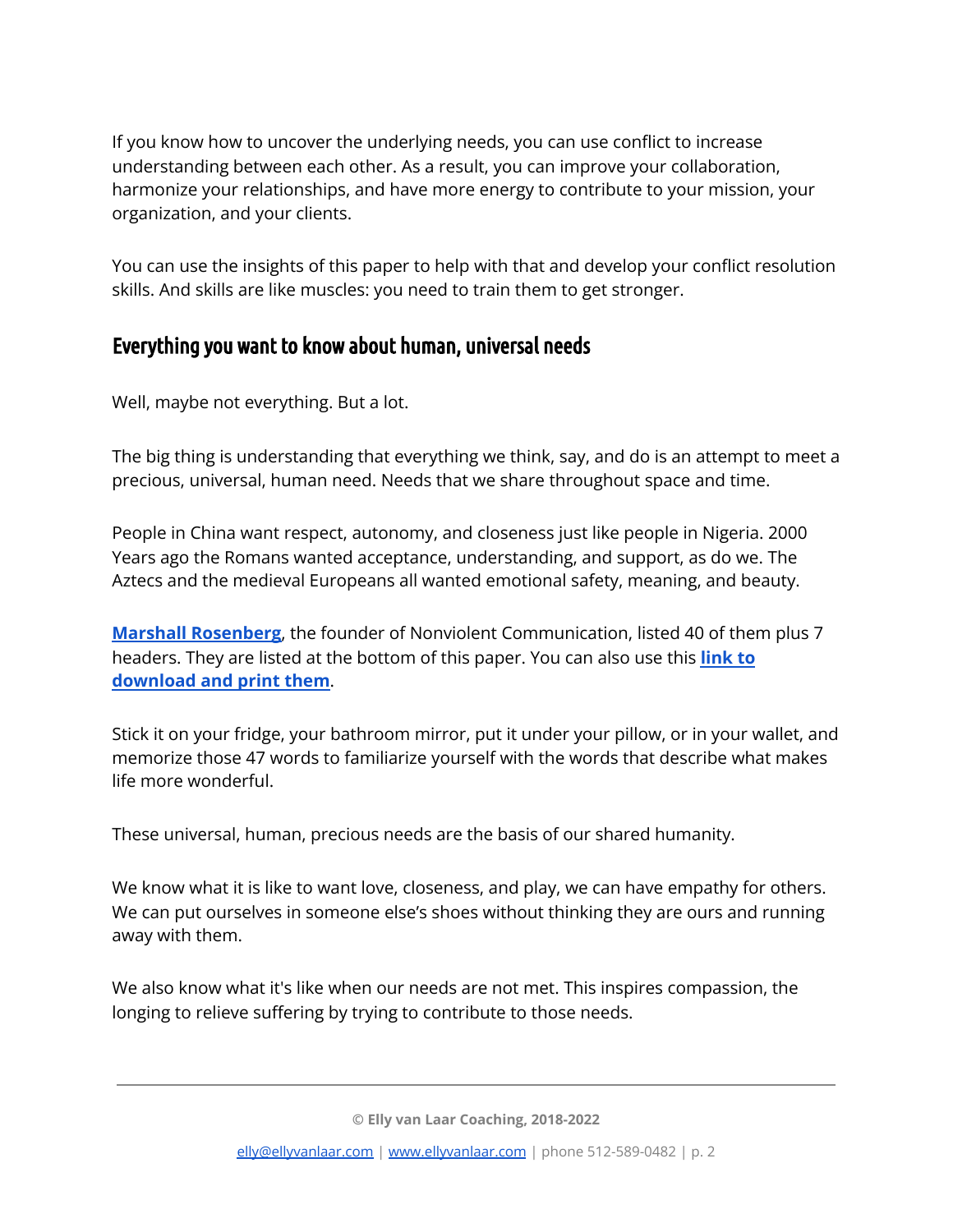Marshall believed, as do I, that we can meet all needs at the same time if we have enough creativity and support.

This is the good part. Read your next email to see why that doesn't always help with transforming conflict.

**[Marshall's](https://ellyvanlaar.com/wp-content/uploads/2021/03/Human-Universal-Needs.pdf) list with universal, human needs**.

## Conflict arises at the level of strategies, not needs

So insight number one is that we share the same human, universal needs throughout space and time. Insight two is that we can meet all needs at the same time.

Insight three is that that is not necessarily true for strategies. Strategies are specific ways to meet needs. Needs are universal throughout space and time, strategies are idiosyncratic and dependent on who we are, where and when we live, and other personal circumstances.

We all want love, but not everyone wants to be married to my husband to meet that need. We all need food, but you might like steak and I prefer my vegan diet. Even though we all have a need for acceptance, being accepted by our peers is a strategy.

Conflict arises when we get só attached to our strategies that we are unwilling to think of other strategies to meet those needs. We get stuck in either/or. We either eat steak or tofu.

You might want to meet your need for safety by expanding the police force and privatizing jails. I might think that raising the minimum wage and providing mental health resources is a better strategy.

If we get stuck at the level of strategies we have a conflict. But if we see the universal, human need for safety underneath our preferred strategies, we can brainstorm other options.

**© Elly van Laar Coaching, 2018-2022**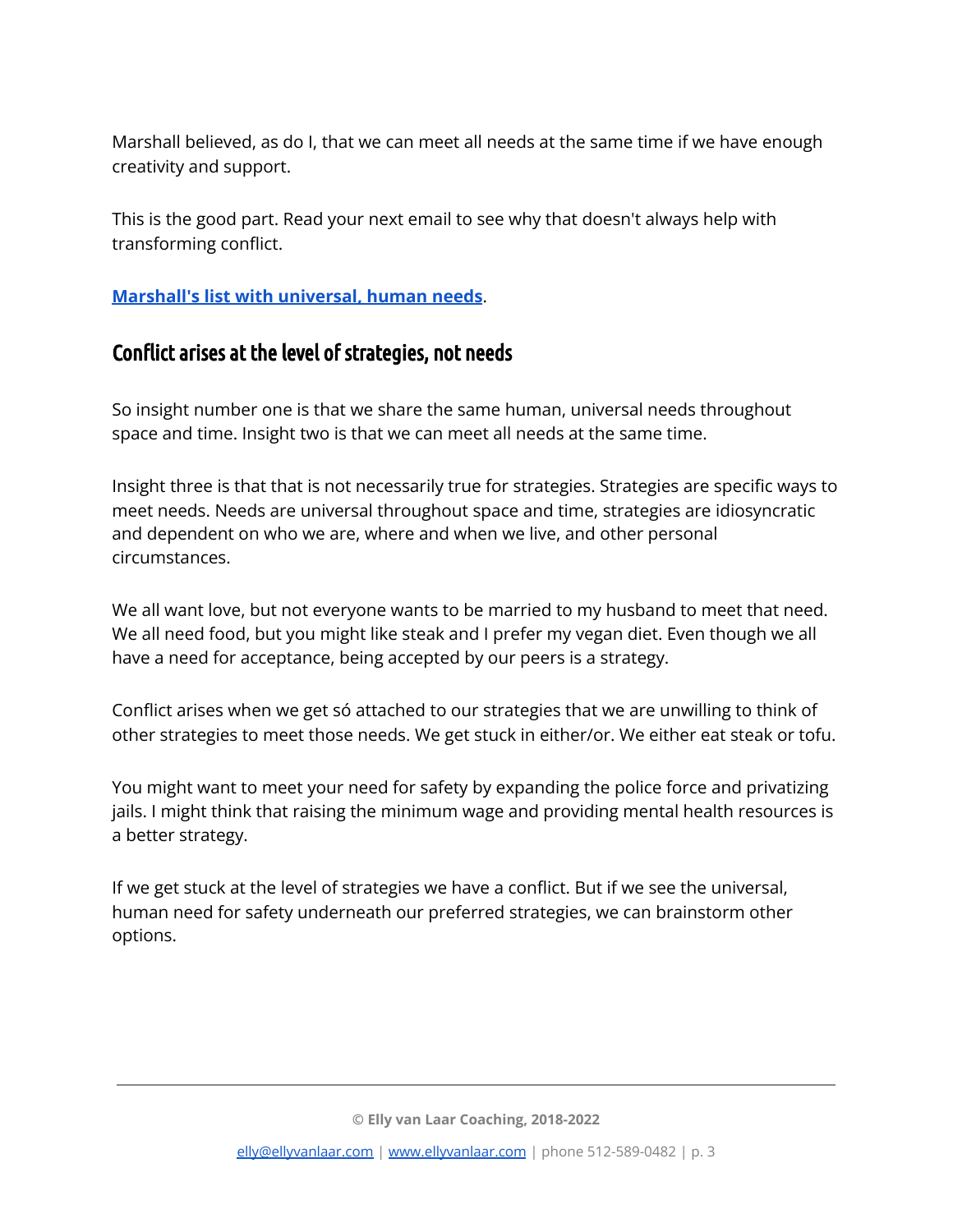We could provide mental health services in jail, teach the police mindfulness and empathy, or invest in neighborhoods. We can organize events that empower communities to self-organize. We can practice the insight of interbeing or take martial arts classes.

Make sure that you surface all the needs underneath the strategies: both at the content level and at the relational level. This is the first step in resolving conflict and transforming the either/or in and/and.

## Tragic expression of unmet needs

Some strategies are a "tragic expression of unmet needs": they meet the needs of one person, but not the needs of others.

Yelling, criticizing, blaming, demanding, judging, killing are all tragic expressions of unmet needs.

Your CEO might yell because they want more respect or understanding, but this probably doesn't meet your needs for emotional safety and consideration.

So what to do about that?

Our instinctual reaction might be withdrawal or counter-aggression, neither of which contributes to the relationship.

An alternative is to empathize, silently or out loud, and try to understand the precious, human, universal needs underneath this tragic expression of unmet needs.

If this is too big a challenge, you seek empathy for yourself first. Your CEO would not be your best choice, but you might have a friend who can listen to your frustration. Journaling, meditation, and the [Judge-Your-Neighbor](http://thework.com/wp-content/uploads/2019/02/jyn_en_mod_6feb2019_r4_form1.pdf) sheet from Byron Katie can also help.

With enough empathy, you can imagine strategies that would meet your needs. Maybe you want to tell your CEO how the yelling landed for you. Or you try to empathize again and understand the needs they were trying to meet with the behavior that didn't work for you. Or you hire a mediator.

**© Elly van Laar Coaching, 2018-2022**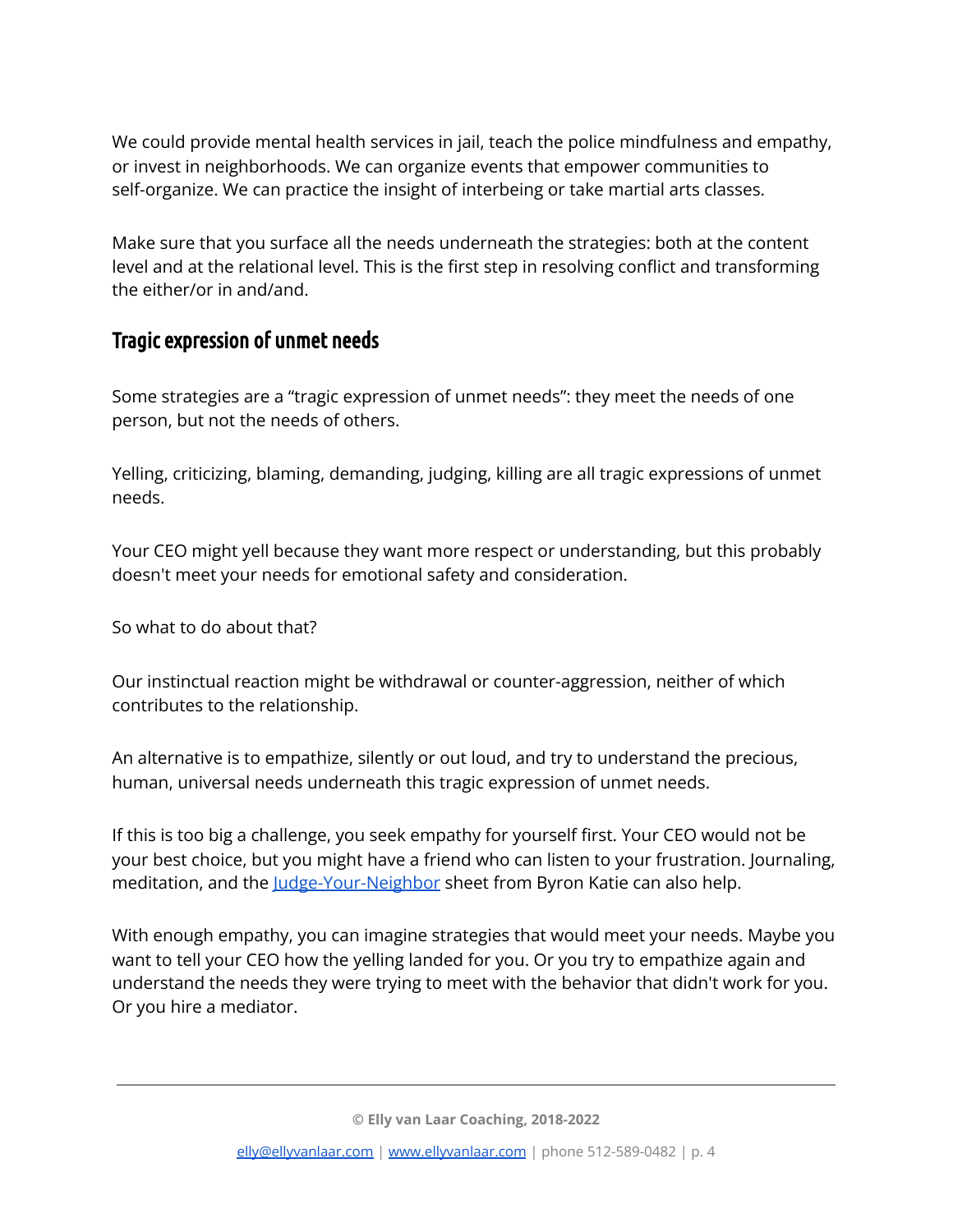You might even nurture a sense of compassion for their current inability to ask for their needs in a more wholesome way. They didn't have enough creativity and support to ask for support for their needs in an inclusive way.

This doesn't justify their current behavior, but it can diminish our judgment of them.

That's easier when we distinguish the behavior from the person. We can judge the behavior as inconsiderate and disrespectful, while we see, accept, and celebrate the precious, human, universal needs underneath the behavior that's bothering us.

In our final email tomorrow, you will read about what to do when nothing helps with transforming conflict into collaboration.

# Protective Use of force

When we see strategies that harm others, we need an additional element to compassion and empathy: the protective use of force. This is the minimal amount of force we use to protect the needs of as many people as possible. This is especially relevant when we perceive urgency and ignorance.

A simple example is scooping up a child who is running into the street. We step over their need for play to meet our need for safety. We imagine the child doesn't understand they're at risk and cars might hit them before they see it. We can always take them to the backyard to play once we grabbed them but we can't if they were run over.

Protective use of force is different from punitive use of force: it is not to punish the person for being a bad person, it is to serve as many needs as possible.

We call it protective when we move people out of harm and explain the harm we feared. It becomes punitive when we tell them there is something wrong with them and we ascribe our fears to them as a person.

Protective use of force honors the distinction between the person and their behavior: what someone does is not who they are. This allows for the restoration of the relationship later on.

**© Elly van Laar Coaching, 2018-2022**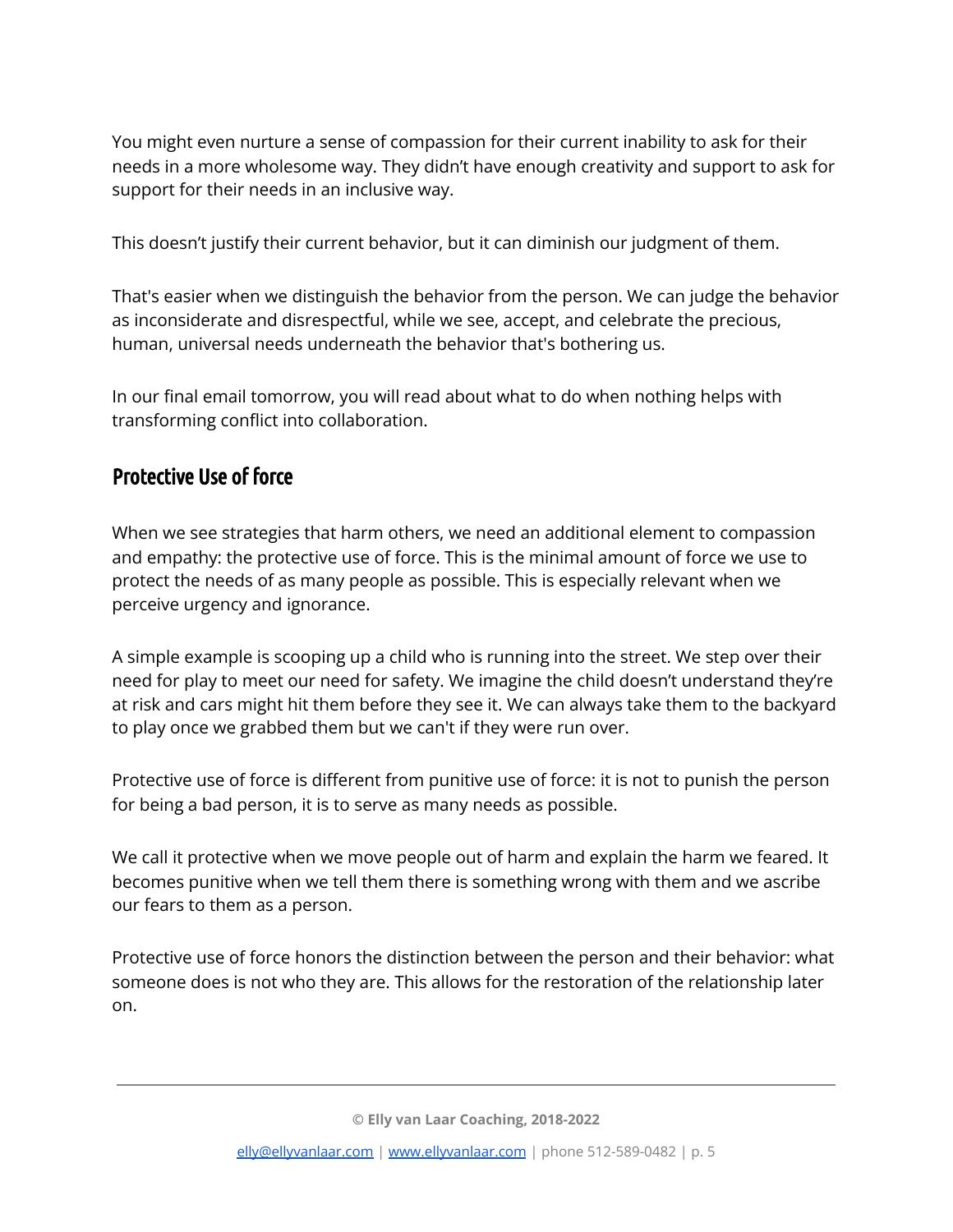Speaking of relationships: a big shout out to **David Nayer**, my [husband](https://www.linkedin.com/search/results/all/?keywords=david%20nayer&origin=RICH_QUERY_SUGGESTION&position=0&searchId=5ec7bb70-8f32-464a-b7aa-41549f9df077&sid=)Ee), for contributing most of the ideas to this paragraph.

# Next steps

Of course, this booklet is not gonna solve all your conflicts. Even if you know what to do, you might not know how to do it. If that's the case, you can book a free, [discovery](https://ellyvanlaarcoaching.as.me/discovery-session) call with me to see how I can help.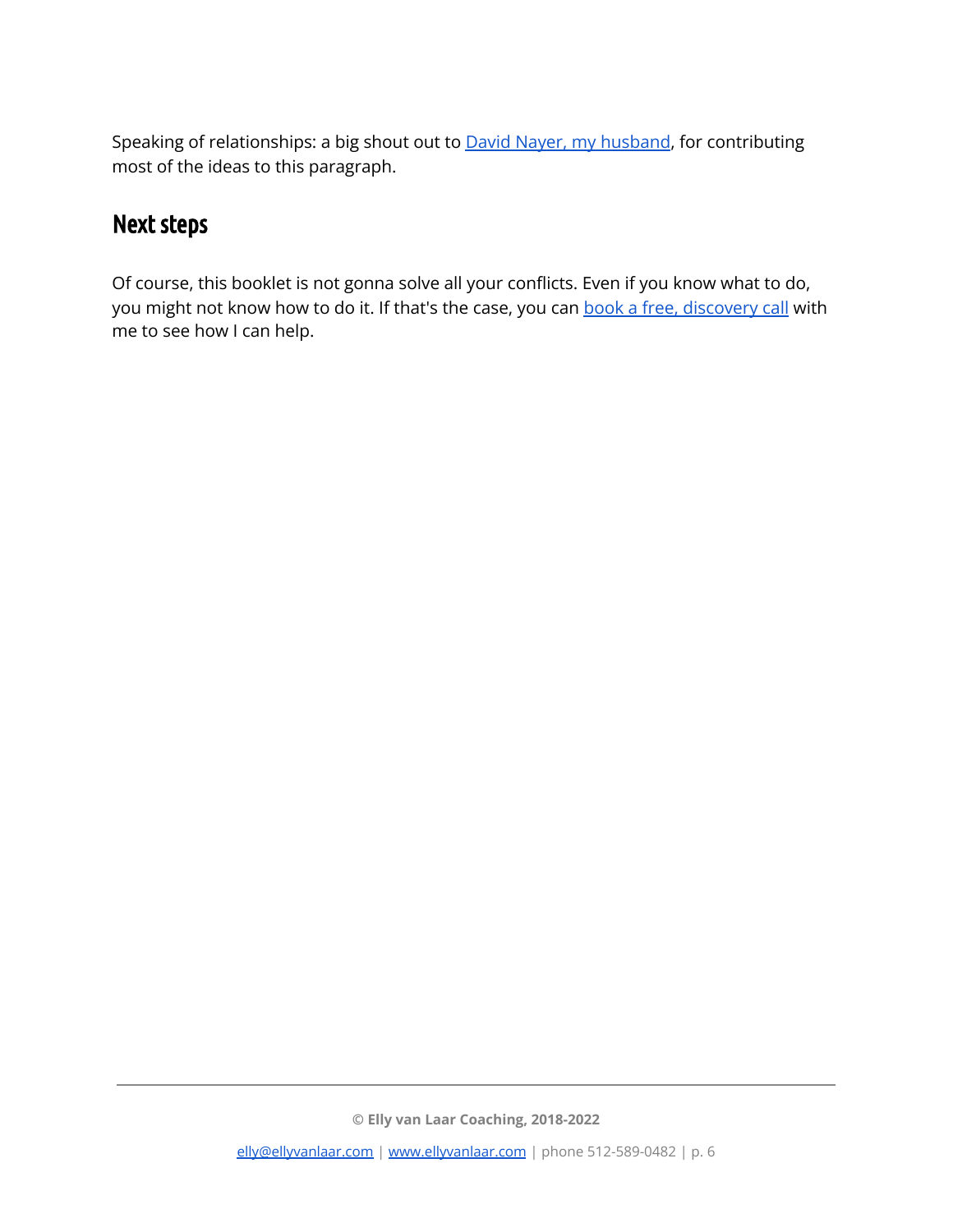# HUMAN, UNIVERSAL NEEDS

#### **Autonomy**

- To choose one's dreams, goals, values
- To choose one's plan for fulfilling one's dreams, goals, values

## **Celebration**

- To celebrate the creation of life and dreams fulfilled
- To celebrate losses: loved ones, dreams, etc. (mourning)

# **Integrity**

- Authenticity
- Creativity
- Meaning
- Self-worth

### **Interdependence**

- Acceptance
- Appreciation
- Closeness
- Community
- Contribution to the enrichment of life (to exercise one's power by giving that which contributes to life)
- Emotional safety
- Empathy
- Honesty (the empowering honesty that enables us to learn from our limitations)
- Love
- Reassurance
- Respect
- Support
- Trust
- Understanding
- Warmth